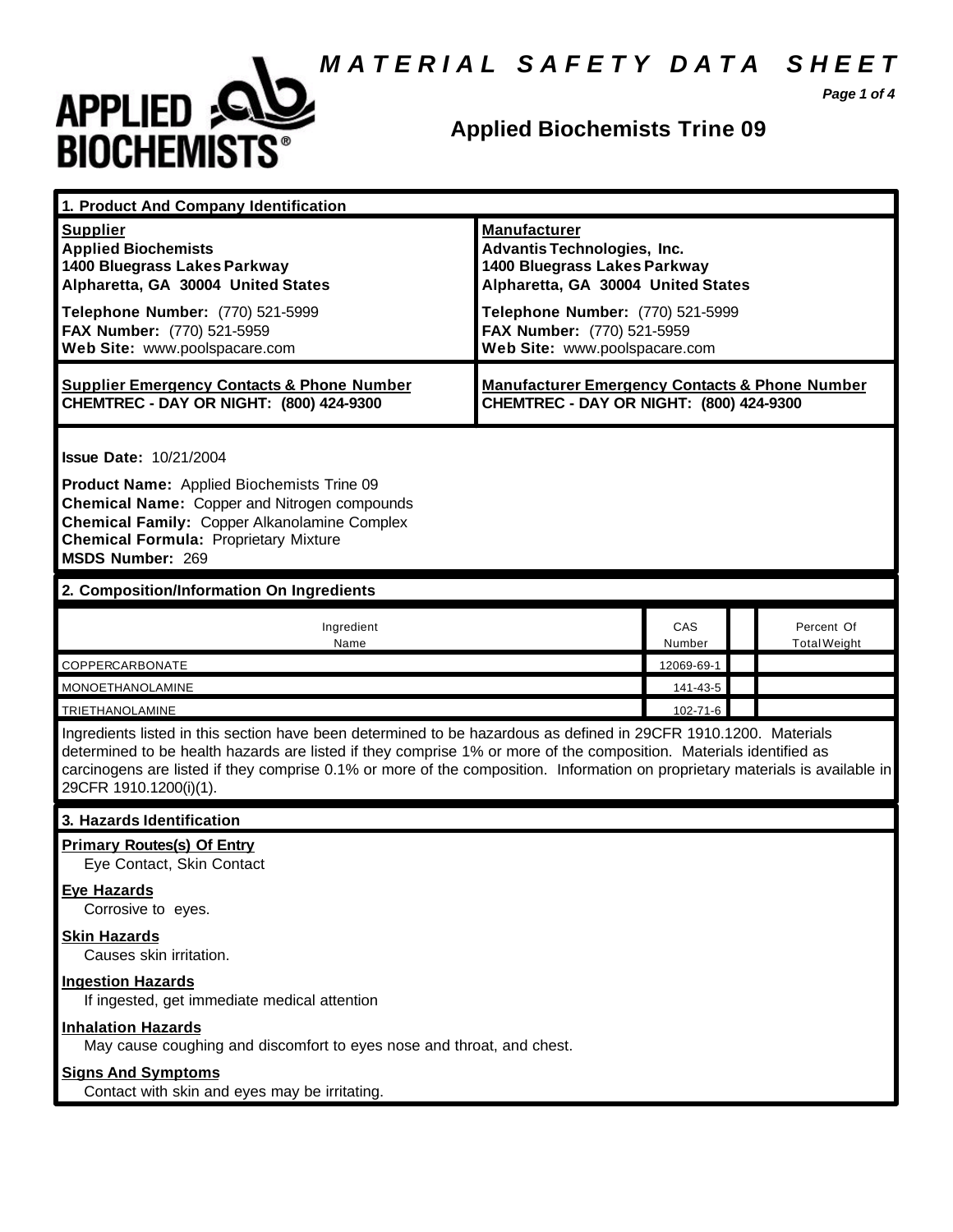### **Applied Biochemists Trine 09**



#### **Handling Precautions**

Avoid contact with eyes. Avoid contact with skin and clothing. Avoid contact with eyes. Avoid contact with skin and clothing. Avoid contact with strong acids and nitrates

#### **Storage Precautions**

Keep out of reach of children.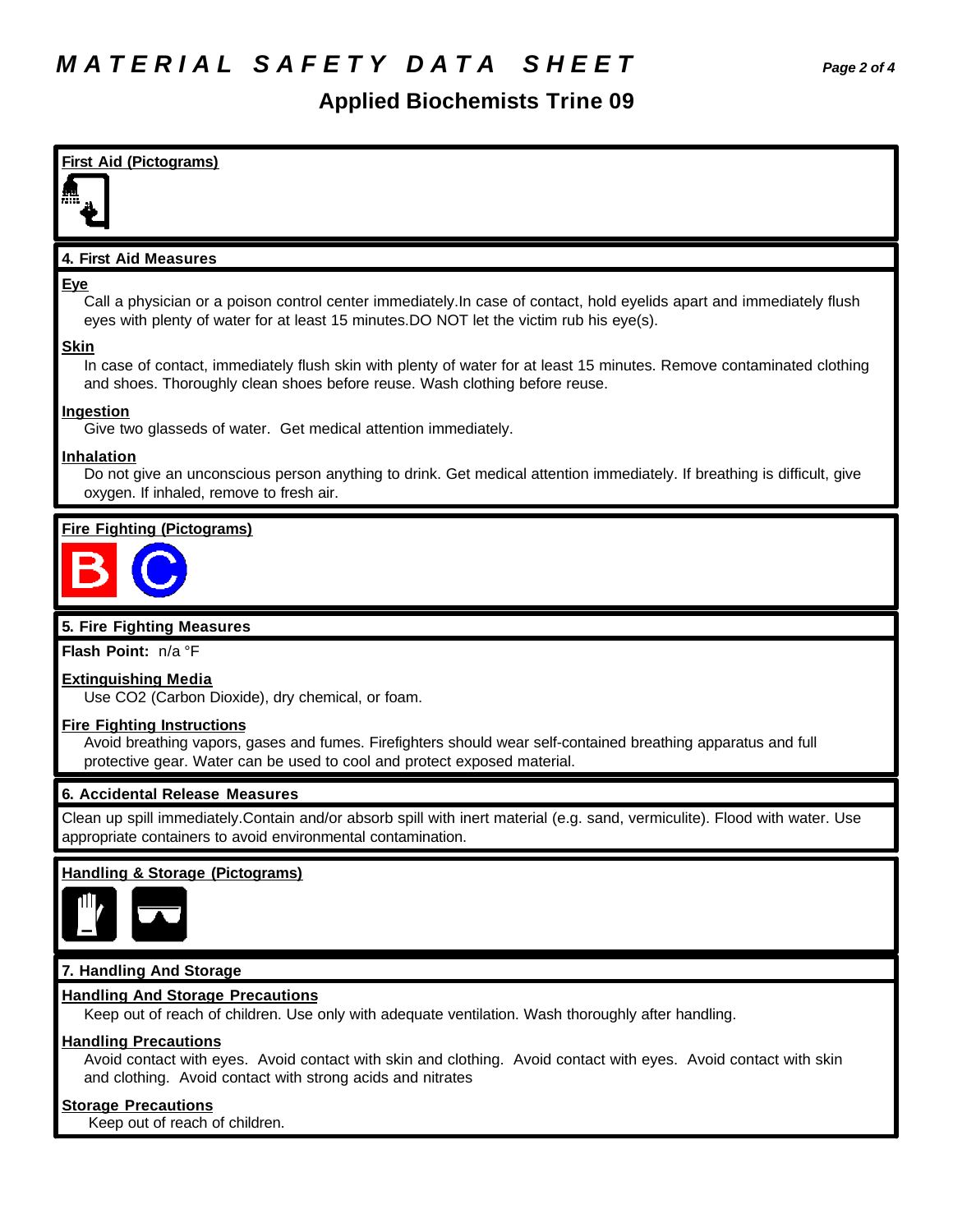# *M A T E R I A L S A F E T Y D A T A S H E E T Page 3 of 4*

# **Applied Biochemists Trine 09**

| 7. Handling And Storage - Continued                                                                                                                                                                                                                                            |
|--------------------------------------------------------------------------------------------------------------------------------------------------------------------------------------------------------------------------------------------------------------------------------|
| <b>Work/Hygienic Practices</b><br>Wash thoroughly with soap and water after handling. Use safe chemical handling procedures suitable for the<br>hazards presended by this material.                                                                                            |
| 8. Exposure Controls/Personal Protection                                                                                                                                                                                                                                       |
| <b>Engineering Controls</b><br>Local exhaust recommended.                                                                                                                                                                                                                      |
| <b>Eye/Face Protection</b><br>Safety glasses with side shields or goggles.                                                                                                                                                                                                     |
| <b>Skin Protection</b><br>Chemical-resistant gloves.                                                                                                                                                                                                                           |
| <b>Respiratory Protection</b><br>None normally required.                                                                                                                                                                                                                       |
| 9. Physical And Chemical Properties                                                                                                                                                                                                                                            |
| <b>Appearance</b><br>Blue viscous liquid                                                                                                                                                                                                                                       |
| Odor<br>Slight                                                                                                                                                                                                                                                                 |
| <b>Chemical Type: Mixture</b><br><b>Physical State: Liquid</b><br>Melting Point: N/A °F<br>Boiling Point: 212 °F<br>Specific Gravity: 1.0-1.2<br>Percent Volitales: NOT DETERMINED<br>Vapor Pressure: NOT DETERMINED<br>Solubility: Complete<br><b>Evaporation Rate: &lt;1</b> |
| 10. Stability And Reactivity                                                                                                                                                                                                                                                   |
| <b>Stability: Stable</b><br>Hazardous Polymerization: Will not occur                                                                                                                                                                                                           |
| <b>Conditions To Avoid (Stability)</b><br>Excessive heat. Thermal decomposition may occur.                                                                                                                                                                                     |
| <b>Incompatible Materials</b><br><b>Acids and Nitrites</b>                                                                                                                                                                                                                     |
| <b>Hazardous Decomposition Products</b><br>Oxides of Nitrogen and Carbon and Hydrogen Chloride                                                                                                                                                                                 |
| 11. Toxicological Information                                                                                                                                                                                                                                                  |
| No Data Available                                                                                                                                                                                                                                                              |
| 12. Ecological Information                                                                                                                                                                                                                                                     |
| No Data Available                                                                                                                                                                                                                                                              |
| 13. Disposal Considerations                                                                                                                                                                                                                                                    |
| Dispose in accordance with applicable federal, state and local government regulations.                                                                                                                                                                                         |